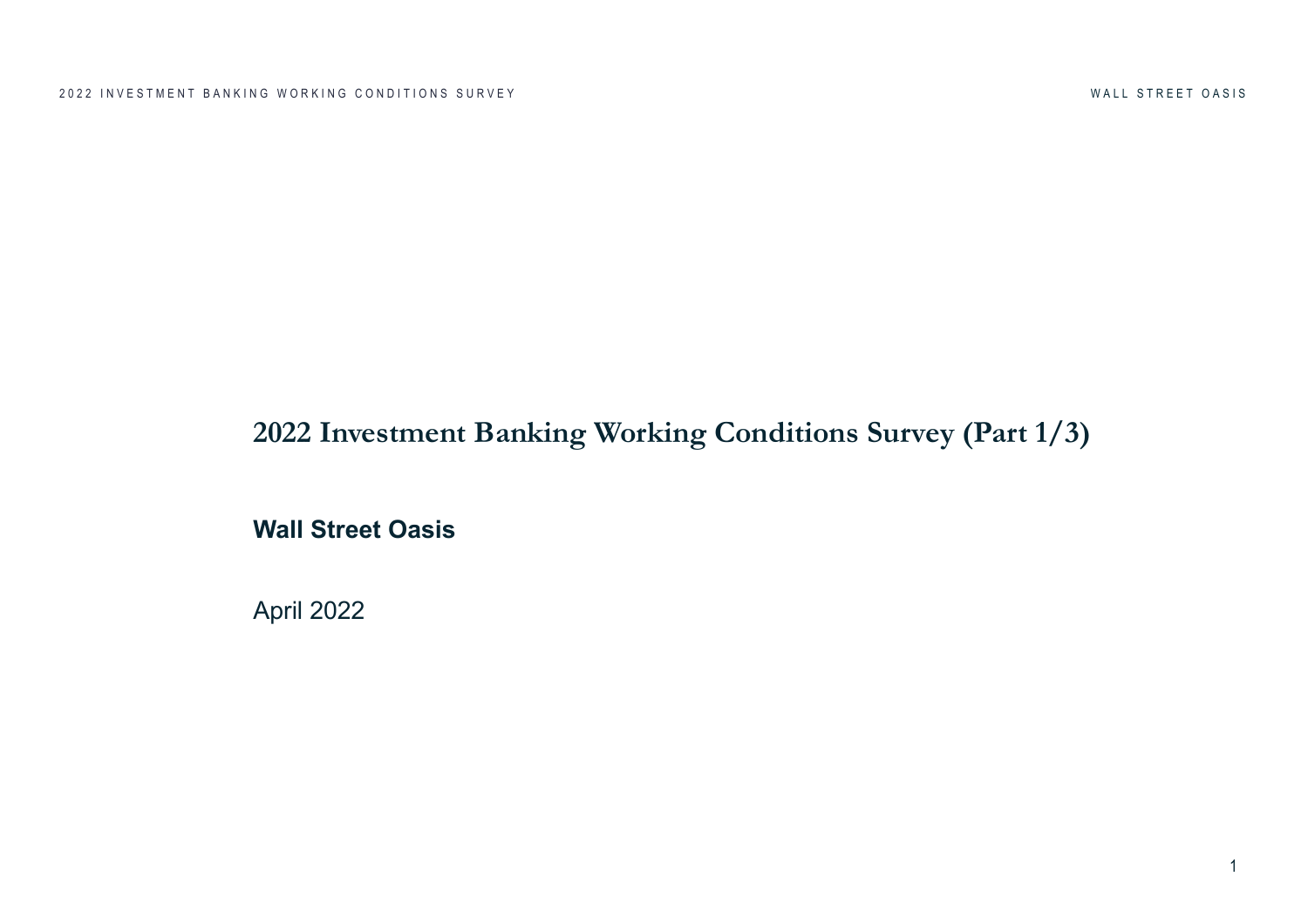2022 INVESTMENT BANKING WORKING CONDITIONS SURVEY

#### **Message from Patrick Curtis**

**Wall Street Oasis at its core is a community of students trying to break into careers in finance and young finance build meaningful careers.** For years, we have been frustrated by the lack of change at the investment banks and have to bring the strange to the investment banks and have the investment banks and have the stranger of the **realities of the job.**

This includes releasing detailed data on # of average hours worked by bank in the WSO Company Database as we candidates have used for years to help them make informed decisions. Unfortunately, this has done little to curb **reputation since there are still many more qualified candidates than seats in the industry.**

Inspired by the report released by the Goldman 13 and some of the concessions we are seeing, we decided to cor and publish the results outside of the database so that we can hopefully continue to shine a light on some of the i know with Covid and WFH, the chain of threads on WSO over the past year has shown that the current situation a

**Our hope is that publishing these numbers continues to get the attention of leadership and try to reduce the ment** still far too common. We still strongly believe that investment banking is an incredible career and leads to a very **want to make sure we put the mental health and safety of our community first.**

**This is the 2nd annual report and will include some comparisons to the 2021 report found here.**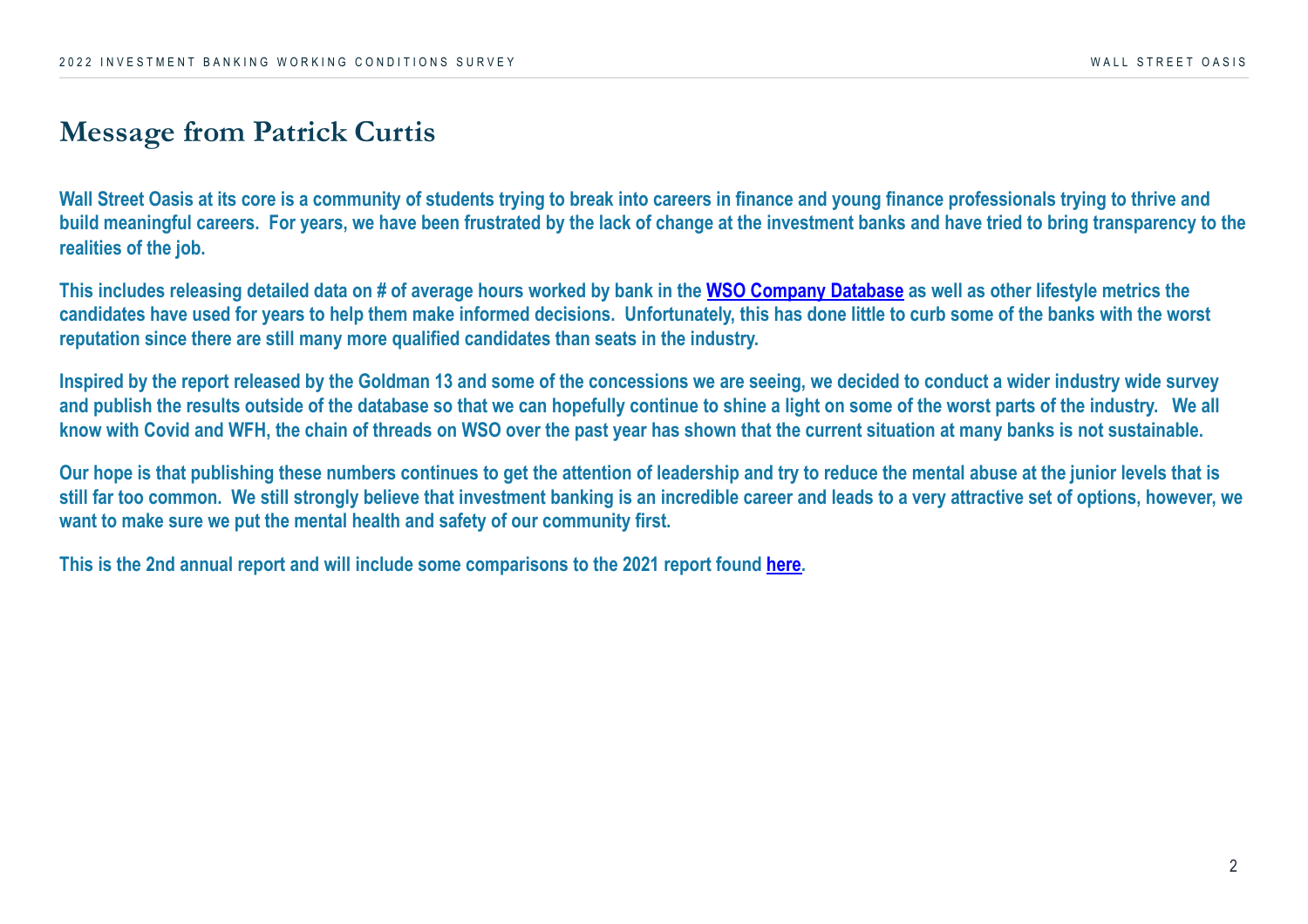## **Demographic Breakdown (1/2)**

**The survey was taken by 485 banking professionals March 2022 (the professional status of each respondent has not been verified).**

**72% of the respondents are currently analysts.**

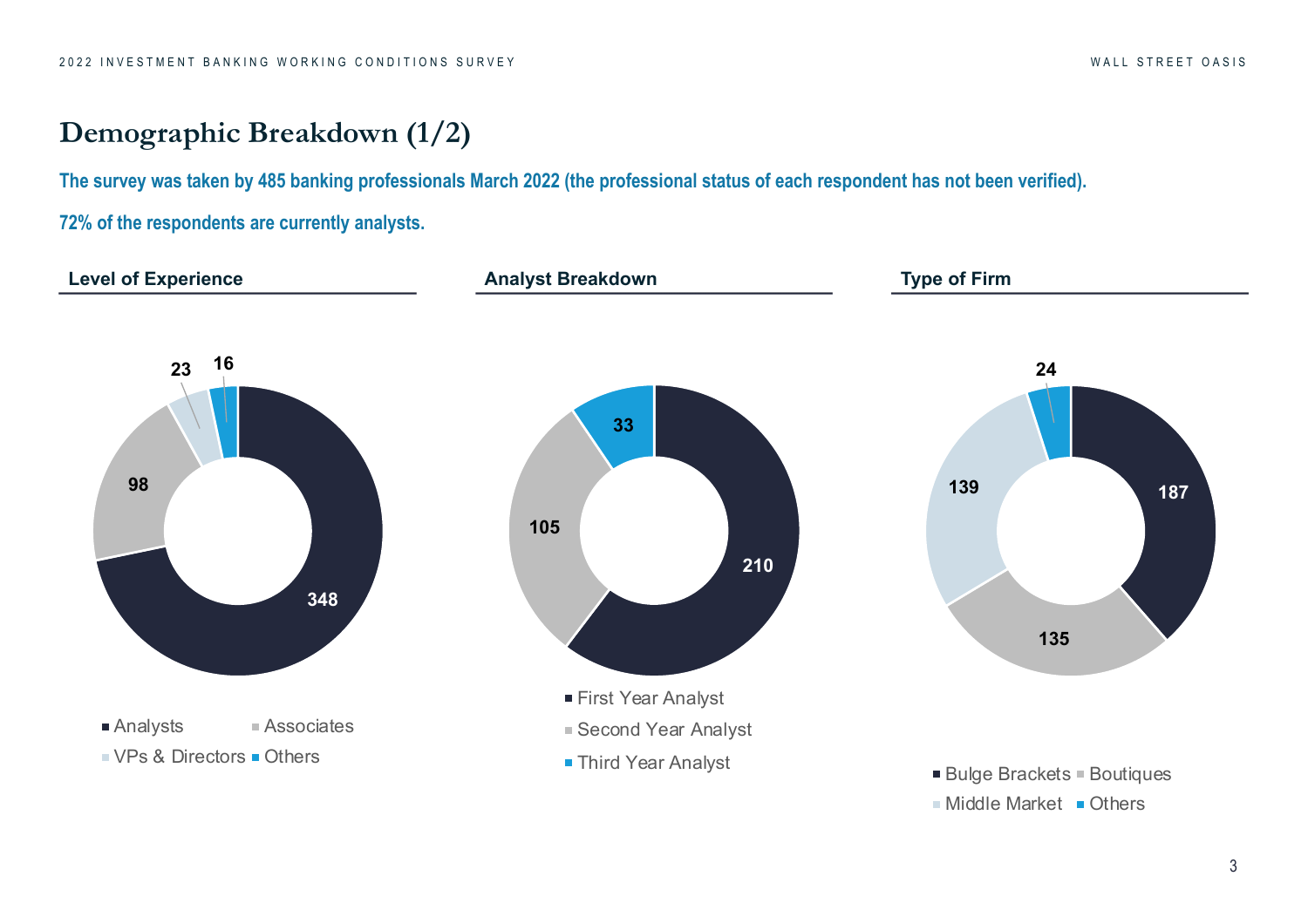### **Demographic Breakdown (2/2)**

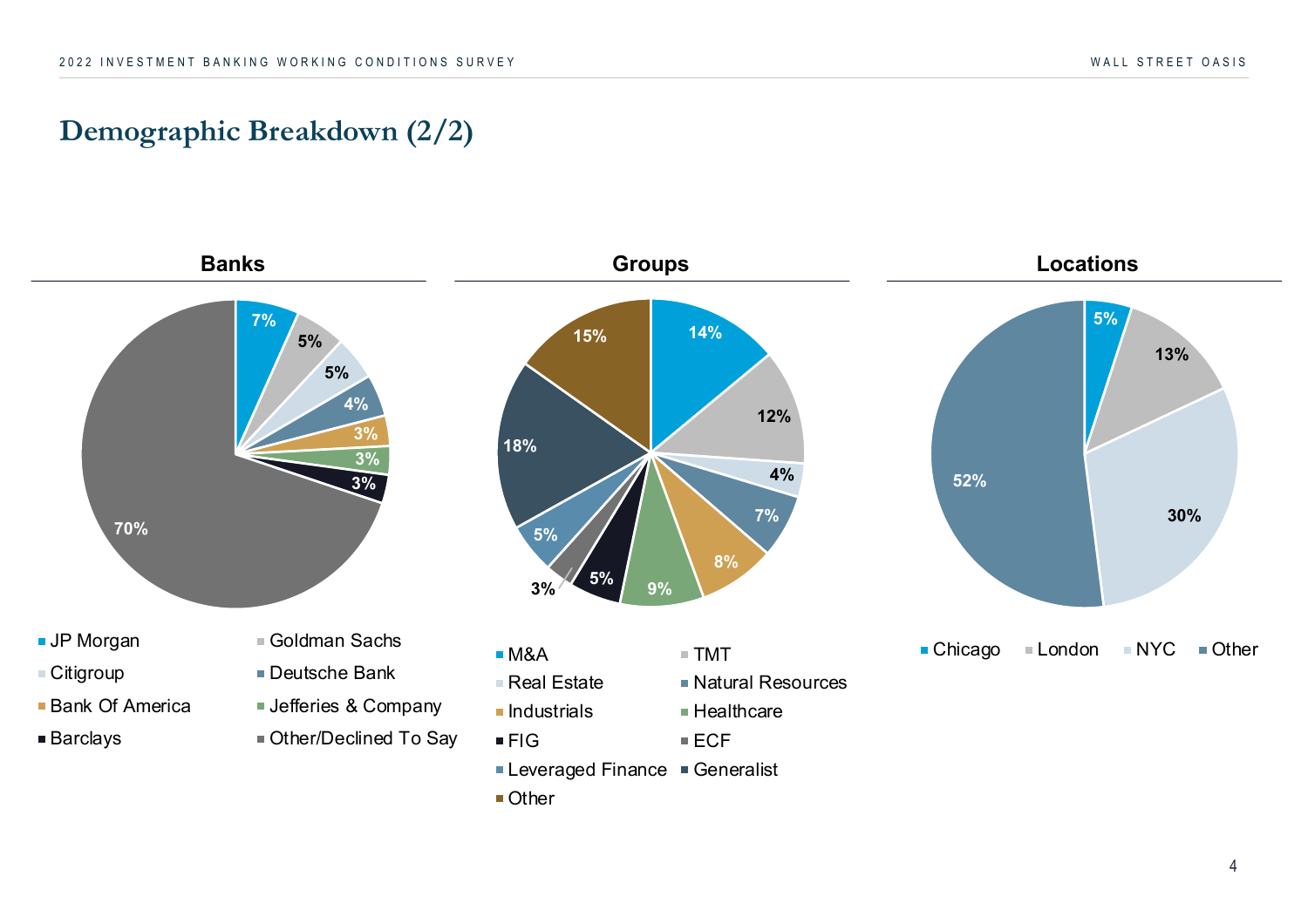### **Hours & Sleep**

**"While I currently work less than 70 hours a week because of the prevalent workload, I am expected to go to 90+ when its required with limited appreciation for doing so."** *– Associate, Generalist, IB*

| <b>Question</b>                                                   | <b>First Year Analyst</b> | <b>Second Year Analyst</b> | <b>Associate</b> |
|-------------------------------------------------------------------|---------------------------|----------------------------|------------------|
| How many hours have you<br>worked per week on average<br>in 2021? | 78.12 hours               | 78.29 hours                | 76.77 hours      |
| How many hours do you<br>sleep on average per night?              | 5.97 hours                | 5.98 hours                 | 5.97 hours       |
| On average, what time do<br>you go to sleep?                      | 12:28 am                  | 12:16 am                   | $12:10$ am       |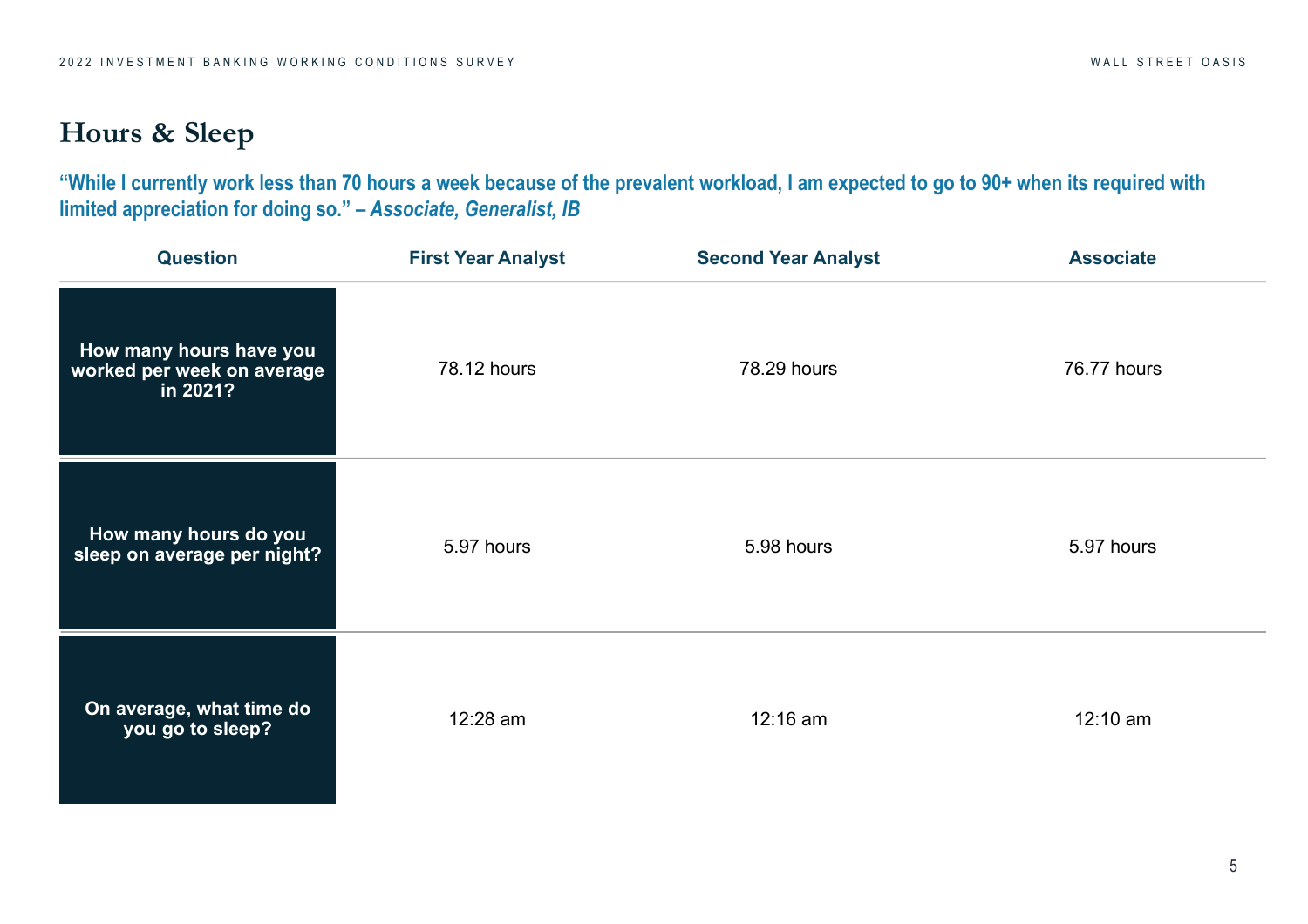## **WFH and Pay**

**"WFH is great when hours are lax. During busy weeks it's hell, you don't get up from your seat for 12 hours but you're in your own home and mentally that doesn't put you in a good place."** *– First year analyst, Leveraged Finance, PNC Financial Services*

| Question                                                                    | <b>First Year Analyst</b>                                                            | <b>Second Year Analyst</b>                                                                         | <b>Associate</b>                                                                     |  |  |  |  |
|-----------------------------------------------------------------------------|--------------------------------------------------------------------------------------|----------------------------------------------------------------------------------------------------|--------------------------------------------------------------------------------------|--|--|--|--|
| Are you satisfied with your<br>total compensation?                          | 45%<br>55%<br>$Yes$ No                                                               | 56%<br>44%<br>$Yes$ No                                                                             | 45%<br>55%<br>$Yes$ Mo                                                               |  |  |  |  |
| Do you prefer working from<br>home or working in the<br>office?             | 32%<br>17%<br>51%<br>$\blacksquare$ WFH $\blacksquare$ Office $\blacksquare$ Depends | 36%<br>21%<br>43%<br>$\blacksquare$ WFH $\blacksquare$ Office $\blacksquare$ Depends               | 45%<br>13%<br>42%<br>$\blacksquare$ WFH $\blacksquare$ Office $\blacksquare$ Depends |  |  |  |  |
| What percentage of your<br>work hours are currently<br>spent at the office? | 8%<br>11%<br>19%<br>$\blacksquare$ 0%                                                | 26%<br>$\blacksquare$ 0%-25% $\blacksquare$ 25%-50% $\blacksquare$ 50%-75% $\blacksquare$ 75%-100% | 26%<br>10%<br>$100\%$                                                                |  |  |  |  |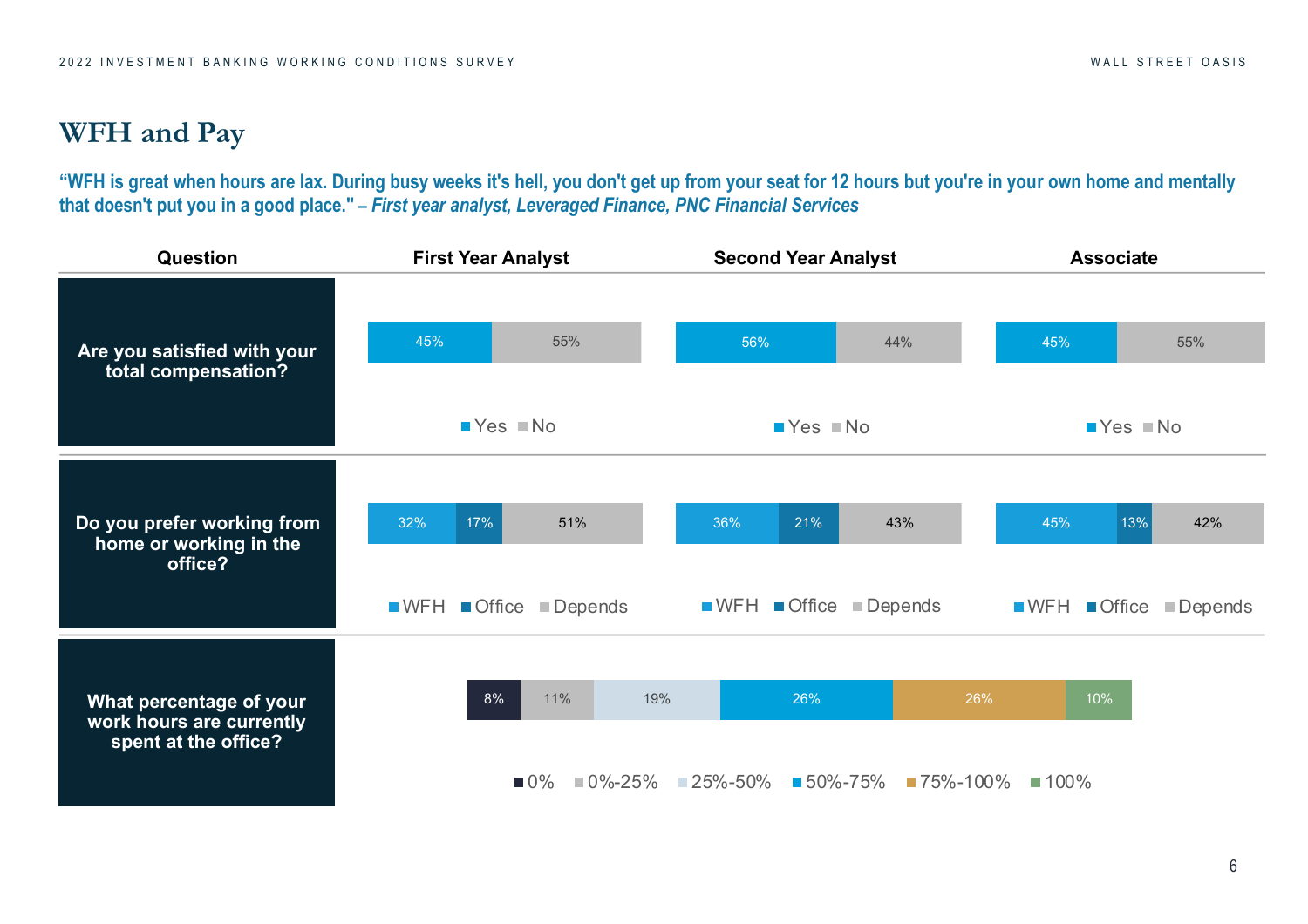## **Treatment (1/2)**

**"A few extremely toxic apples at the senior level who are overly protected by the firm. Should be fired and then culture will improve."** *– Associate, Industrials, Elite Boutique*

**Have you frequently experienced unrealistic deadlines while at work?**



**Have you frequently experienced being shunned or ignored in meetings?**



**Have your work hours negatively impacted relationships with family and/or friends?**



**Have you considered seeking out counseling or therapy due to stress at work?**

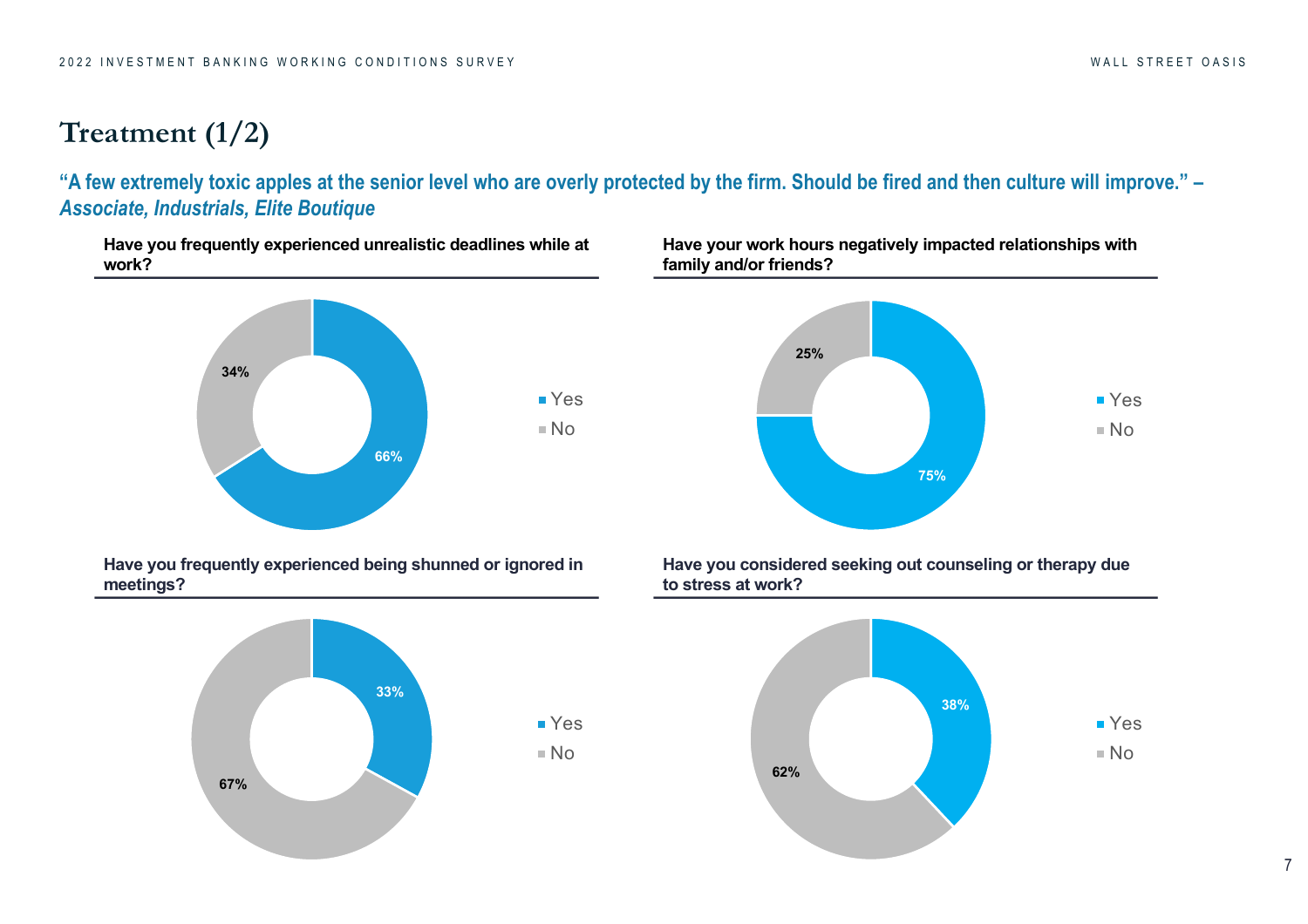## **Treatment (2/2)**

**"Team is a gem. But not all teams are equal. Also much depending on staffing and personal behavior. You have to set boundaries and boundaries get respected or you get eaten to the bone."** *– Third year analyst, Industrials, Rothschild*

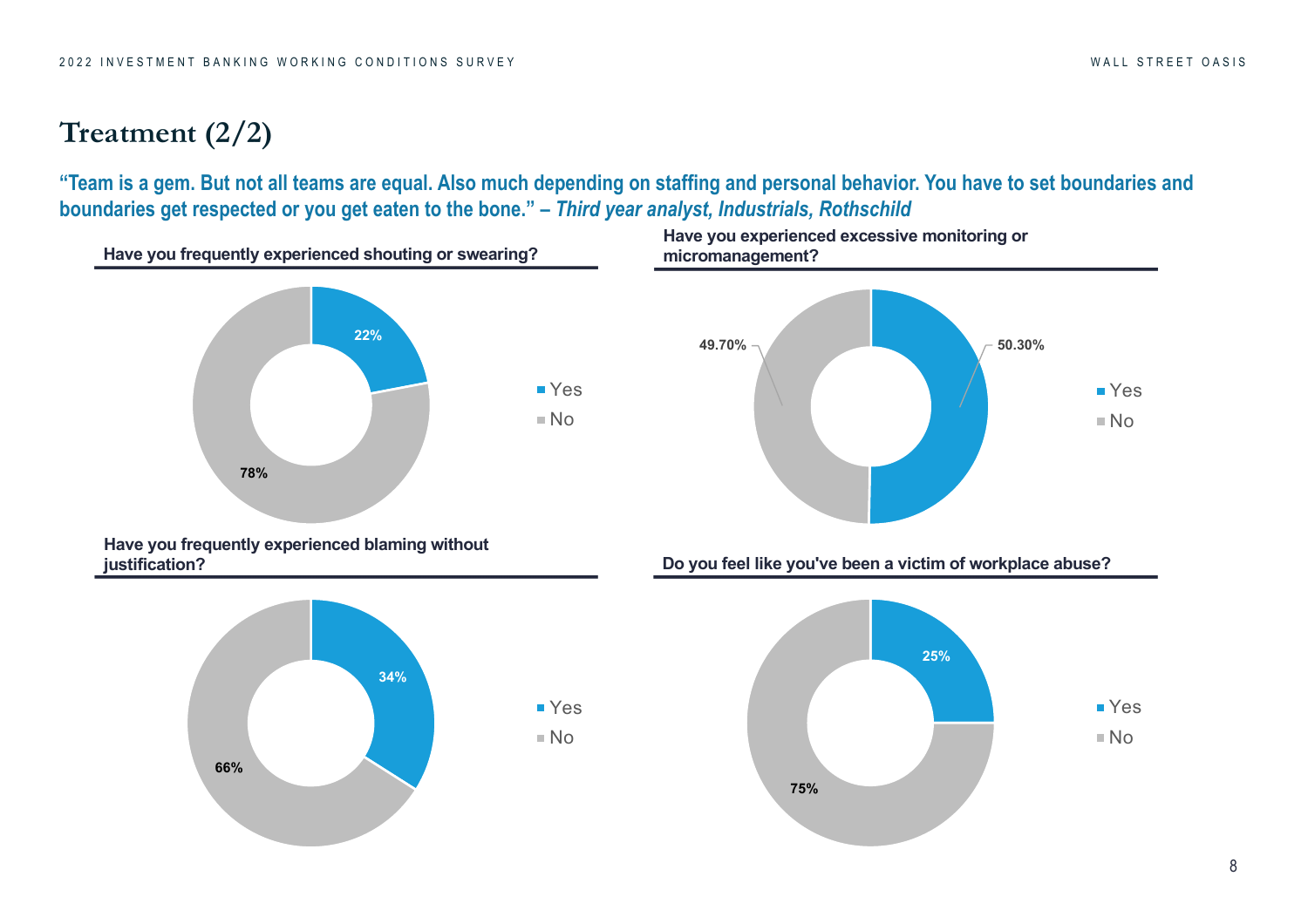#### **Mental and Physical Health**

#### **"M&A turns people into sociopaths."** *– First year analyst, Generalist, Boutique*



**Rate your physical health before and after starting this job**

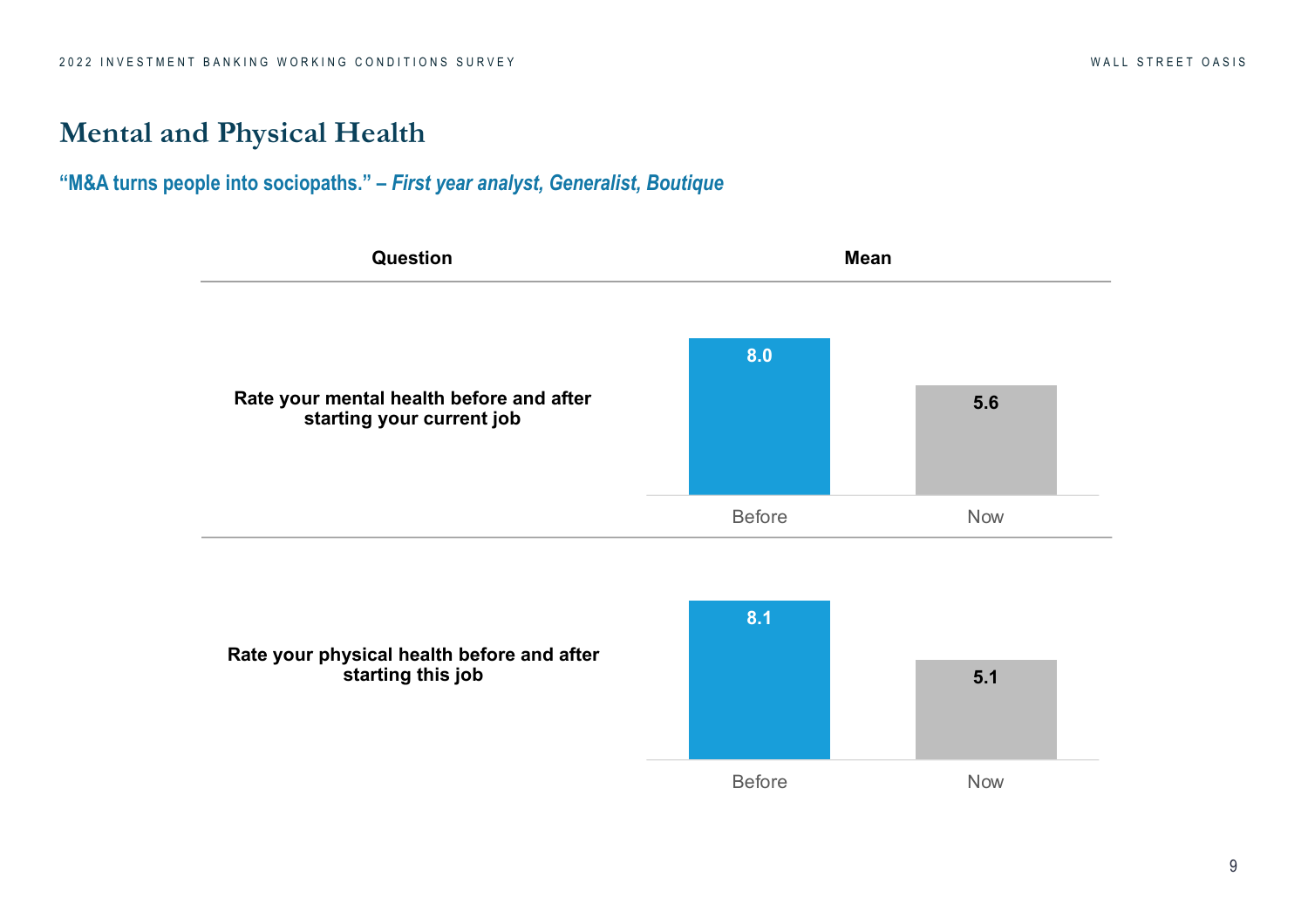#### **Retention and Satisfaction**

**"Complete lack of respect of personal time and lack of push back to unreasonable/unnecessary client deadlines. Comp could double YoY and I would still not stay at my firm / current role."** *– First year analyst, Industrials, Jefferies & Company*

| <b>Question</b>                                                                                                                                       | <b>Mean</b>               | <b>Distribution</b>  |                               |         |   |         |                      |         |         |          |
|-------------------------------------------------------------------------------------------------------------------------------------------------------|---------------------------|----------------------|-------------------------------|---------|---|---------|----------------------|---------|---------|----------|
| If working conditions stay the same, what is the<br>likelihood you'll still be working at your bank in 6<br>months? (1-10, with 10 being most likely) | 6.0<br>64<br>-1           | 23<br>$\overline{2}$ | 3                             | 24      | 5 | 36<br>6 | 51<br>$\overline{7}$ | 57<br>8 | 42<br>9 | 10       |
| How satisfied are you with your current firm? (1-<br>10, 10 being very satisfied)                                                                     | 6.1<br>$\mathbf{1}$       | 2                    | 3                             |         |   | 6       | $\overline{7}$       | 8       | 9       | 10       |
| How satisfied are you with your work life? (1-10,<br>10 being very satisfied)                                                                         | 5.4<br>39<br>$\mathbf{1}$ | 38<br>$\overline{2}$ | 52<br>$\overline{\mathbf{3}}$ | 56<br>4 | 5 | 62<br>6 | $\overline{7}$       | 8       | 38<br>9 | 20<br>10 |
| How satisfied are you with your personal life? (1-<br>10, 10 being very satisfied)                                                                    | 5.4<br>$\mathbf{1}$       | $\mathbf{2}$         | 3                             | 4       | 5 | 52<br>6 | 79<br>7              | 8       | 9       | 10       |